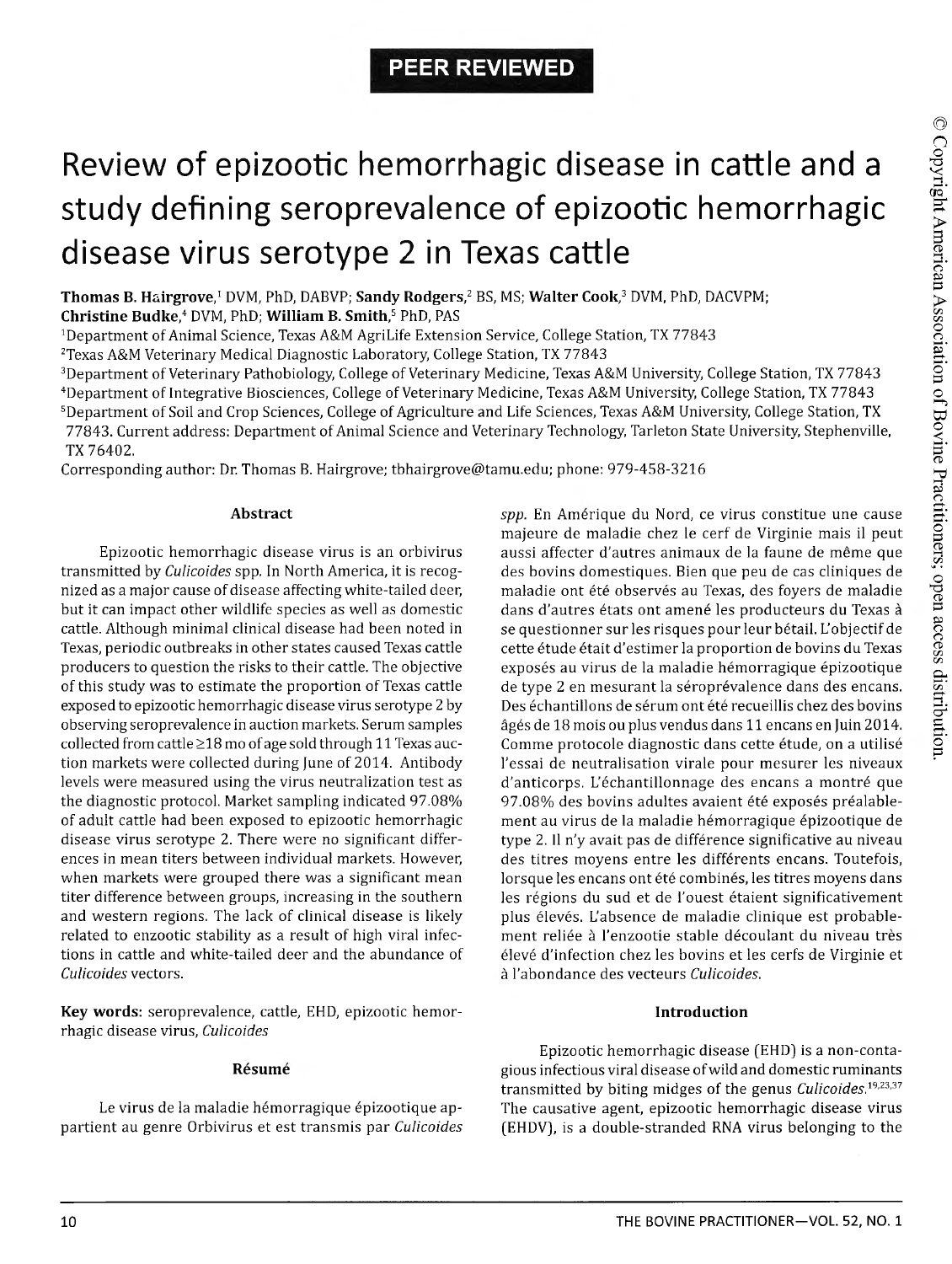*Reoviridae* family, genus *Orbivirus.5'37* Globally, there are 7 recognized serotypes of EHDV, with 3 serotypes found in North America.<sup>4,35</sup>

Since its isolation in North America in 1955, EHDV is considered an important viral agent affecting white-tailed deer populations in the United States, with outbreaks of sudden death occurring in summer and early fall, coinciding with vector seasonality.<sup>b,30,38,41</sup> The most commonly affected wildlife species in North America are white-tailed deer, but mule deer *{Odocoileus heminous),* elk (*Cervus elaphus*), big horn sheep (*Ovis canadensis*], and pronghorn *{Antilocapra* americana) have sporadically developed fatal disease.<sup>10,23,30,32</sup> Favero et al reported the only confirmed clinical case of EHD in wild ruminants outside of North America, occurring in a captive pygmy brocket deer (Mazama nana) in South America;<sup>9</sup> however, EHDV antibodies have been detected in numerous wildlife species.34

Epizootic hemorrhagic disease virus and bluetongue virus are antigenically different orbiviruses, but share common vectors and hosts. They also have comparable spatial and temporal distributions and produce disease in white-tailed deer that is clinically and pathologically similar, and can only be diagnosed by pathogen differentiation.<sup>b,d,15,25,36,37</sup>

*Culicoides* are responsible for transmitting bluetongue and EHD. Epizootic hemorrhagic disease virus is most often found between 45°latitude north and 35°latitude south, with viral enzootic stability being associated with more tropical regions.8'23'28 *Culicoides variipennis sonorensis* is considered the primary vector in United States, but other *Culicoides* spp are associated with viral transmission in different geographical areas.<sup>11,28,44</sup> Increased environmental temperatures are more conducive to viral replication within the *Culicoides* spp vector.27,36 Movement of the vector and/or movement of infected animals are associated with disease spread. Kedmi et al determined the 2006 EHDV outbreak in Israeli cattle was not associated with animal movement, but rather highaltitude wind movement of *Culicoides* spp vectors.21

Cattle readily seroconvert to EHDV, usually without observable clinical lesions, and while there is uncertainty, cattle probably amplify the virus, involving them in the epidemiology of EHDV in white-tailed deer.<sup>5,15</sup> While not generally considered a significant cattle disease, there have been sporadic national and international outbreaks of disease in cattle.<sup>7,16,20,23,51</sup> In 1955, hundreds of cases of a cattle vesicular disease were observed in southeastern Pennsylvania and Delaware at the same time a large-scale deer die-off was occurring in New Jersey.<sup>17,29,42</sup>

Epizootic hemorrhagic disease has been diagnosed in cattle, bison, and yak herds, with lesions suggestive of vesicular disease in Oregon, Tennessee, Colorado, Indiana, Illinois, South Dakota, and Nebraska.<sup>6,12,18,44,48</sup>

There are global reports of severe outbreaks of cattle EHD over the last 5 decades including Ibaraki virus, an EHDV-2 serotype found in Japan and Korea, $16$  and recent cattle disease outbreaks of various EHDV serotypes on France's Reunion Island<sup>7</sup> and in Israel, Turkey, Morocco, Algeria, Jordan, and portions of North America.<sup>20,23,51</sup>

While EHDV-1 and EHDV-2 have been associated with epidemics in North American white-tailed deer for decades, EHDV-6 was first isolated in the United States from dead white-tailed deer in Indiana and Illinois during 2006,<sup>2</sup> and in subsequent years the virus has continued to be isolated over a larger geographic area in the United States.<sup>b,3,10,35</sup>

Pathogenesis of EHDV-2 infection in cattle is similar to other wild and domestic ruminants, with initial viral replication in the lymph nodes and lymphatic vessels that drain the area of vector inoculation.<sup>23,25,37</sup> The virus is then disseminated to secondary sites, replicating in the endothelial cells of tissues, such as lung and spleen, causing vascular injury and associated intravascular coagulation, resulting in hemorrhage, edema, and tissue necrosis with vesicular lesions noted on the gums, tongue, udder, and feet.<sup>23,47</sup> The virus affecting cattle is associated with the cell fractions of the blood, especially the erythrocytes, resulting in a prolonged viremia which provides a source of continued infected vectors.<sup>1,15,23,37</sup> Cattle serving as amplifying hosts are involved in the epidemiology of EHDV, and because sampling of individual wildlife is usually a single event, cattle can be employed as sentinel animals.<sup>5,6</sup>

A nationwide survey conducted from 1980 to 1989 measured morbidity and mortality in wild ungulates and found only 0.06% of reported wildlife (10 of 1,608] diagnosed with EHDV were of Texas origin. Nine of the reports were from the eastern part of the state, indicating disease variation based on geographical distribution with most of the cases being EHDV-2.<sup>30,43</sup> Texas A&M Veterinary Medical Diagnostic Laboratory data indicates limited EHDV-6 findings in deer (unpublished data]. Stallknecht et al also noted the geographical distribution of EHDV when he serologically evaluated 685 white-tailed deer throughout Texas, with samples being collected over a 5-month period during the winter of 1991-1992.<sup>43</sup> State seroprevalence was 84%, but varied with ecological regions, increasing in a westerly direction with 100% seroprevalence in the northwest Edwards Plateau, which was considerably higher than the 57% observed in the Gulf Prairie region.<sup>43</sup> Increased exposure and seroprevalence were associated with a decrease in clinical disease as a result of a near perfect host-virus relationship believed to be related to enzootic stability.<sup>14,24,43</sup>

Nettles et al noted larger deer die-offs in temperate regions,<sup>30</sup> and deer mortality observed by Shultz in Wyoming<sup>38</sup> and Pasick et al in British Colombia<sup>32</sup> suggest that the lack of enzootic stability contributes to clinical disease in deer. A serological survey of auction market cattle in British Colombia and Alberta was conducted in the fall of 1987 following a disease outbreak in the Okanagan valley of British Colombia and indicated a seroprevalence of only 3%, indicating a lack of enzootic stability.39 Enzootic stability, associated with more tropical regions, would explain high seroprevalence and lack of clinical disease associated with EHDV in Kenya, French Guiana, and northern Australia and the extensive disease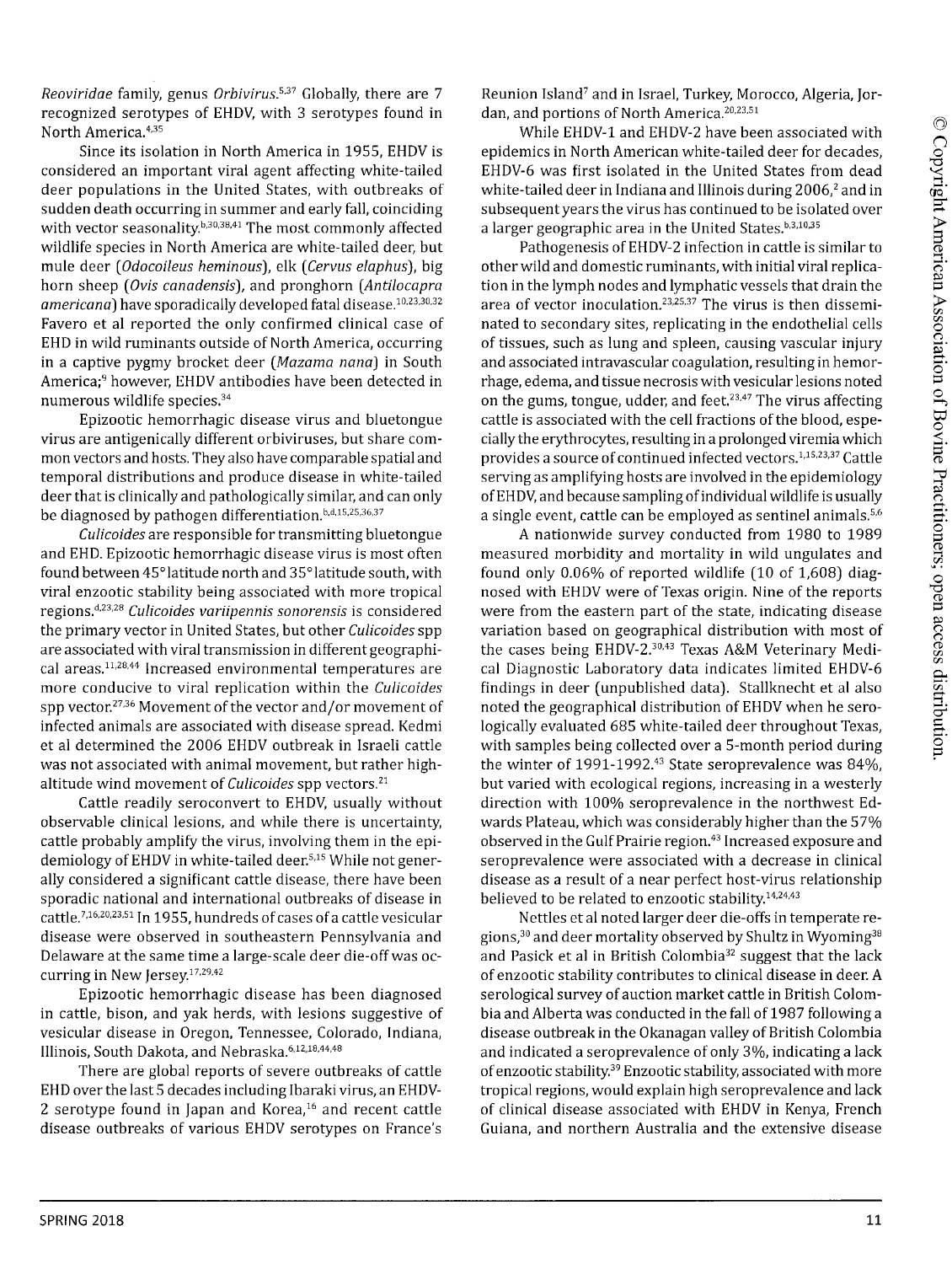outbreaks in more temperate regions such as Israel, Morocco, Algeria, Jordan, and frequent epidemics of Ibaraki disease in Japan.16,45'46,49-50 Gaydos et al observed differences in innate and acquired resistance among EHDV challenged whitetailed deer subspecies<sup>14</sup>; subspecies originating in more temperate climates (*Odocoileus virginianus borealis]* experienced higher mortality than subspecies from subtropical climates *(Odocoileus virginianus texanus).36* Extensive mortalities have been observed in farmed white-tailed deer moved from temperate to more tropical regions.<sup>10</sup> Deer challenged with EHDV-1 or EHDV-2 appear to be protected against clinical disease when later challenged with the same strain, and deer infected with EHDV-2 were protected against clinical disease when exposed to EHDV-1, but they still developed a viremia to the challenged EHDV serotype, indicating challenged deer serve as viral amplifying hosts.<sup>b,13,33,42</sup>

The objective of this study was to estimate the seroprevalence of EHDV-2 in Texas cattle using serum samples collected at 11 Texas auction markets for the purpose of brucellosis testing. This study only reports on the seroprevalence of EHDV-2 in cattle marketed through the 11 respective auction markets; however, the inference is that market seroprevalence is related to seroprevalence of cattle in the surrounding area. One limitation of the study was only cattle >18 months were evaluated, so seroprevalence in younger cattle was not measured. Seroprevalence in Texas cattle was hypothesized to be high, most likely due to enzootic stability because of the presence of the abundant disease vector *Culicoides* spp.

## **Materials and Methods**

This study was approved by the Agriculture Animal Care and Use Committee-Texas A&M AgriLife Research (AUP 2014.022A).

## *Sample procurem ent*

Serum samples were obtained from cattle sold at 11 auction markets located in cattle-dense regions of Texas (Figure 1). The auction markets were engaged in first-point brucellosis testing, requiring procurement of a blood sample from all breeding cattle  $\geq$ 18 months of age. The executive director of the Texas Animal Health Commission (TAHC) granted permission for secondary use of these samples for investigating seroprevalence of EHDV. The markets were responsible for the collection of blood samples and shipment to the TAHC State-Federal Laboratory for confirmation of brucellosis test results. Serum samples were transported from the State-Federal Laboratory to the animal science department at Texas A&M University by common carrier for next-day delivery, then delivered to the Texas A&M Veterinary Medical Diagnostic Laboratory (TVMDL) where EHDV-2 virus neutralization assays were performed.

Previous TVMDL submissions anecdotally indicated EHDV-2 seroprevalence was greater than 50% in Texas cattle.



**Figure** 1. Locations of 11 Texas livestock markets (denoted by numbers 1-11) and their regional groupings (denoted by letters A-E).

Epi Info version  $7.1.5^{\circ}$  was used to determine the per-market sample size based on an estimated true proportion of 90%, a desired precision of 10%, and a 95% confidence level in a finite population of 2,677 market animals. Available samples from each market were numbered in sequence and an online random generator was used to select samples for testing from that market (Table 1).

## *Virus neutralization test*

Fifty  $\mu$ l of 2-fold serial sera dilutions, from  $1/10$  to 1/1280, were added to each test well of flat-bottomed 96 well microtiter plates and each mixed with an equal volume

**Table** 1. Serum samples collected from 11 Texas livestock markets in June 2014. A total of 308 samples representing the 11 markets were analyzed.

| <b>Markets</b><br>(North to South) | Total number of<br>samples obtained | Sampled used in<br>the analysis |
|------------------------------------|-------------------------------------|---------------------------------|
|                                    | per market                          |                                 |
| 1                                  | 396                                 | 32                              |
| 2                                  | 360                                 | 32                              |
| 3                                  | 353                                 | 32                              |
| 4                                  | 120                                 | 27                              |
| 5                                  | 303                                 | 31                              |
| 6                                  | 606                                 | 33                              |
| 7                                  | 82                                  | 25                              |
| 8                                  | 88                                  | 25                              |
| 9                                  | 17                                  | 12                              |
| 10                                 | 199                                 | 30                              |
| 11                                 | 153                                 | 29                              |
| Total                              | 2,677                               | 308                             |

Note: Market sample size was determined using Epi Info version 7.1.5.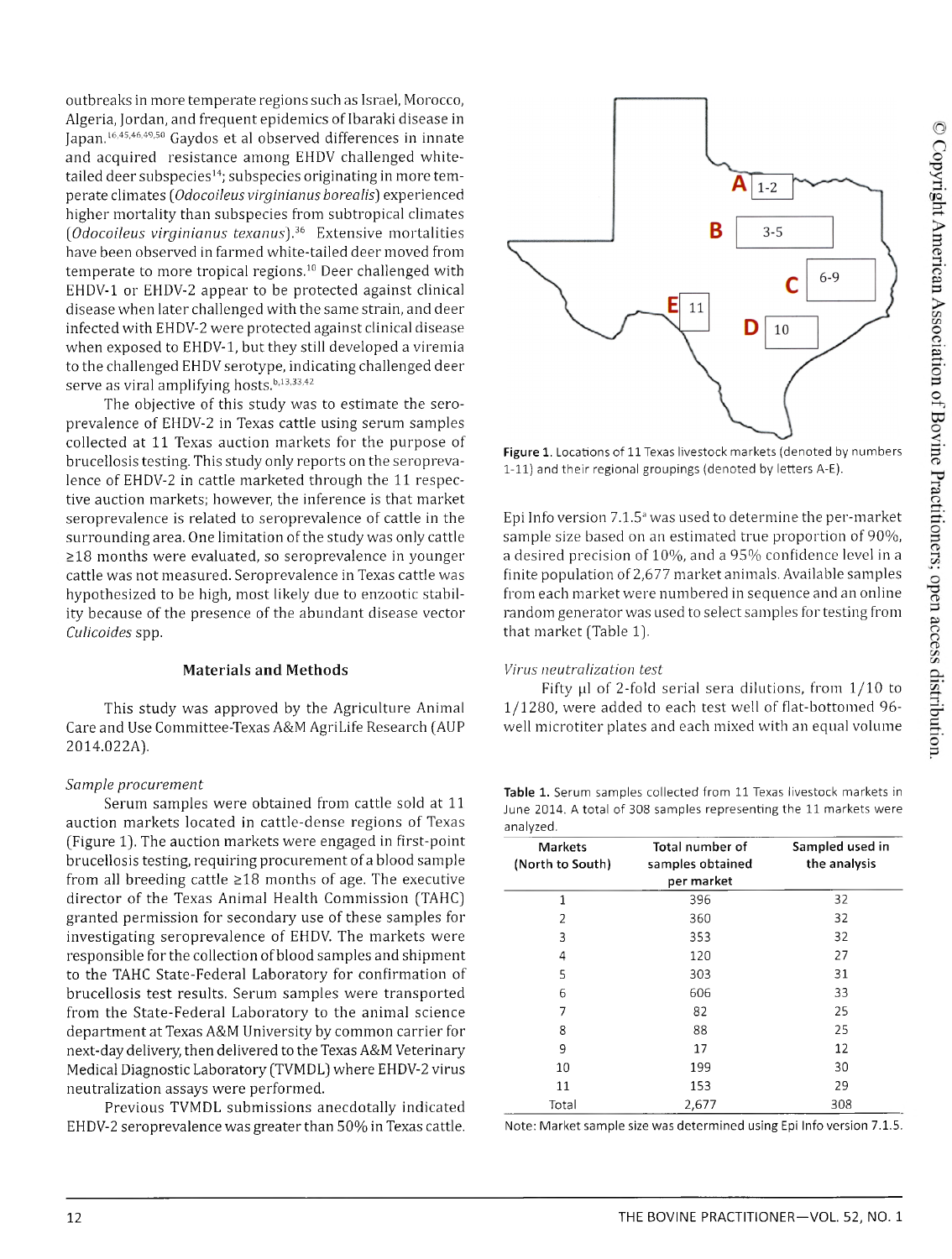of known EHDV-2 serotypes (100 TCID50). The plates were incubated at 98.6°F (37°C) in 5% C02. After 1 hour of incubation, approximately 104Vero cells were added per well in a volume of 100 µl of minimal essential medium (MEM) containing antibiotics and, after incubation for 4 to 6 days, the test was read using an inverted microscope. Wells are scored for the degree of viral cytopathic effect (CPE) observed; a sample was considered positive when it showed 75% to preferably 100% CPE inhibition at the lowest dilution (1/10). The serum titer represents the reciprocal of the highest serum dilution capable of reducing more than 75% CPE in cell culture. $31$  Sera were tested in duplicate.

Titers received from the TVMDL ranged from  $\leq 20$ to  $\geq$ 1280, with no titer endpoints and values of  $\geq$ 20 were considered positive. For analysis purposes, titers reported as <20 were assigned a value 10, the nearest lower dilution, and titers reported as  $\geq$ 1280 were assigned a value of 2560, the next higher dilution. All data were entered into an Excel $<sup>c</sup>$ </sup> spreadsheet and imported into Stata 14.1<sup>e</sup> for analysis.

# *Statistical analysis*

The Texas Veterinary Medical Laboratory considers a titer  $\geq 1/20$  specific for EHDV-2. Data were analyzed to determine prevalence associated with each cutoff value. Titers were converted into binary data (negative=0, positive=1) and analyzed using a  $\chi^2$  test to determine differences in seroprevalence among markets at different titer cutoffs.

Mean titers were converted using log base 2 and assessed for normality across each market using the Shapiro-Wilk test.40 Normality was assumed at *W >* 0.9. Converted titers were used to assess differences in mean titers across markets using a 1-way ANOVA. The Tukey-Kramer post hoc test was then used to assess the significance of pairwise comparisons between markets.22

Markets were grouped into 5 regions from north to south in order to determine regional differences (Figure 1). Mean titers across markets in different regions were analyzed using a 1-way ANOVA. The Tukey-Kramer post hoc test was used to assess the significance of pairwise comparisons between regions.

# **Results and Discussion**

Seroprevalence studies have largely focused on the impact of EHDV on wild cervids and captive deer. $g, g$ , This study concentrates on seroprevalence of EHDV-2 in cattle moving through auction markets with the understanding the animals may have originated from other geographic areas; however, this is the most expedient method to sample different geographical regions of the state, and there is reasonable assumption that most of these cattle originated in proximity to the market. Results of this study demonstrated that EHDV-2 is prominent in Texas cattle.

Applying a cutoff of  $\geq 20$  resulted in a seroprevalence of 97.8% for all samples included in this study (Table 2).

| Table 2. Seroprevalence of EHDV-2 in cattle >18 months of age marketed |
|------------------------------------------------------------------------|
| through 11 Texas livestock markets comparing different positive cutoff |
| values derived from the virus neutralization test.                     |

| <b>Titer cutoffs</b> | Seroprevalence |  |
|----------------------|----------------|--|
| designated positive  | all markets    |  |
| $\geq$ 20=positive   | 97.08%         |  |
| $\geq 40$ =positive  | 94.81%         |  |
| $\geq 80$ =positive  | 94.10%         |  |
| $\geq 160$ =positive | 87.66%         |  |
| $\geq$ 320=positive  | 69.16%         |  |
| ≥640=positive        | 44.16%         |  |
| $\geq$ 1280=positive | 20.13%         |  |

Even when serial dilution titers  $\geq$ 320 were evaluated as a positive titer cutoff, seroprevalence approached 70%. When titer cutoff values  $\geq 80$  were used, there were no significant differences in seroprevalence among markets (Table 3). In contrast, significant differences in titers were found between markets at titer cutoffs of  $\geq 160$ .

Results indicate a difference among markets  $(P<0.01)$ ; however, no apparent patterns were discerned among markets as independent units. Thus, interpretations were based upon regional groupings. The lowest mean titers were in the northern part of the state and the highest mean titers were in the southern part of the state, with intermediate mean titers in central Texas as depicted in Table 4.

Even in endemic populations a seroprevalence of 97.2% measured at a titer cutoff of  $\geq$ 20 is high. Cutoff titer values at each dilution were analyzed and approximately 70.0% of the population remained positive at a dilution titer of  $\geq$  320, 4 dilutions above the reported positive titer of  $\geq$  20. This is indicative of a high seroprevalence of EHDV in cattle moving through Texas auction markets.

Analyzing markets using generalized mixed modeling indicated there was a difference between markets, but determining which markets were different became problematic.

Clinical disease associated with EHDV-2 in Texas cattle is extremely rare, presumably due to enzootic stability as

**Table 3.** Chi-square analysis on each market for differences in titers across livestock markets. Cattle titers were similar across markets in the 3 lower dilutions, whereas in the higher dilutions markets were different.

| <b>Titer</b>         | Pearson<br>chi-square | P-valuet | Similar across<br>markets |
|----------------------|-----------------------|----------|---------------------------|
| $\geq$ 20=positive   | 13.54                 | 0.20     | Yes                       |
| ≥40=positive         | 11.94                 | 0.29     | Yes                       |
| $\geq 80$ =positive  | 17.24                 | 0.07     | Yes                       |
| $\geq$ 160=positive  | 27.97                 | < 0.01   | No                        |
| $\geq$ 320=positive  | 80.27                 | < 0.01   | No                        |
| $\geq$ 640=positive  | 72.38                 | < 0.01   | No                        |
| $\geq$ 1280=positive | 56.76                 | < 0.01   | No                        |

 $\dagger$ Value of 0.05 was used for  $\alpha$  in this assessment.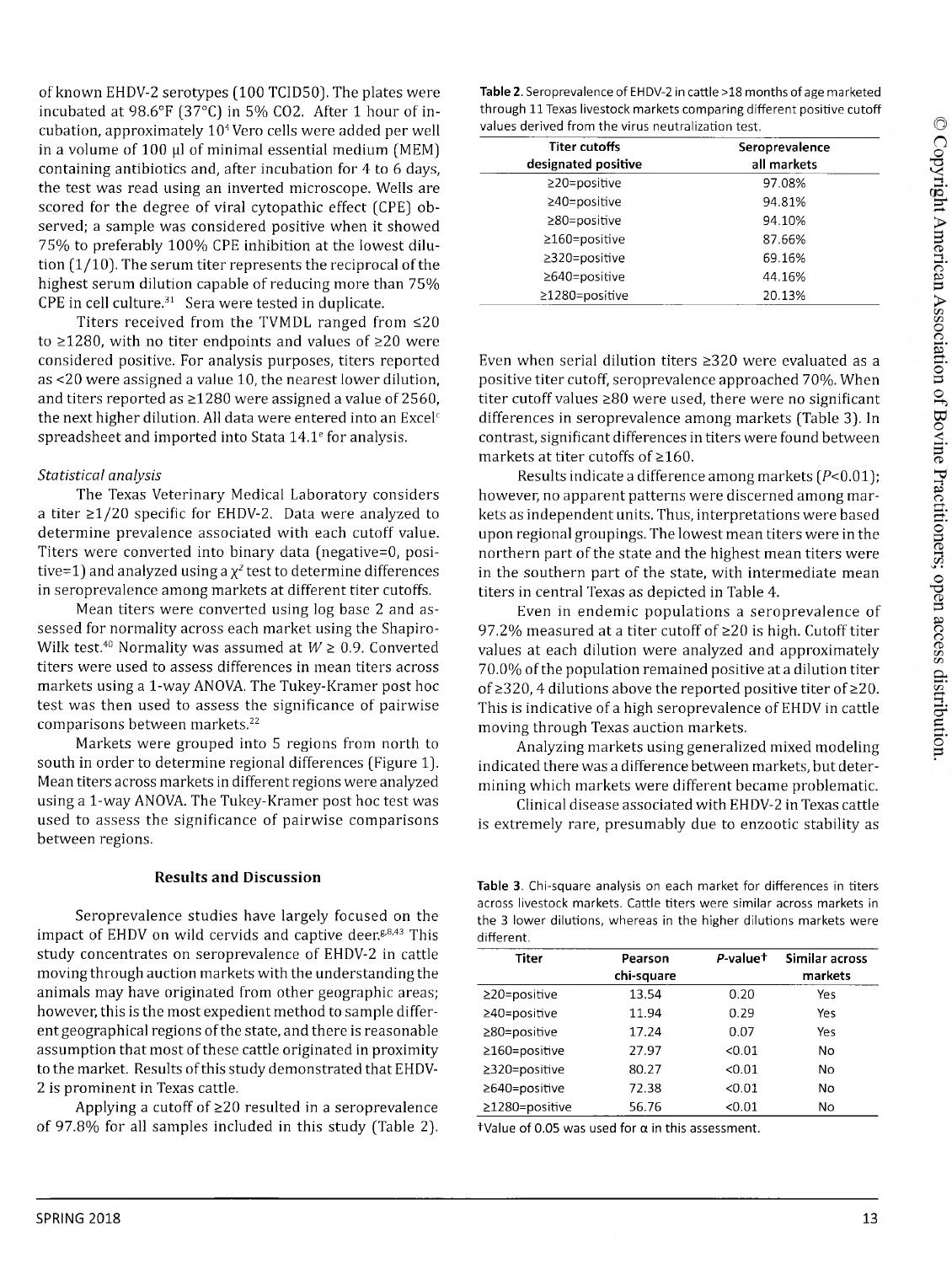**Table 4.** Mean transformed titers across regions in Texas determined using a one-way ANOVA of mean titers with mean separation performed by pairwise F-protected f-test with Tukey-Kramer adjustment. Mean transformed titers in extreme north Texas markets differ from south east/west markets but mean transformed titers in central north/south markets are similar to all markets *(P<*0.05).

| Regional clustering (see Figure 1)    | <b>Mean Titers</b>  |
|---------------------------------------|---------------------|
| Extreme North Texas (Markets 1 and 2) | 8.28 <sup>b</sup>   |
| Central North Texas (Markets 3-5)     | $8.32^{a,b}$        |
| Central South Texas (Markets 6-9)     | 8 48 <sup>a,b</sup> |
| South East Texas (Market 10)          | 9.34 <sup>a</sup>   |
| South West Texas (Market 11)          | 8.78 <sup>3</sup>   |

a result of vector concentration. Likewise, clinical disease in cervids and cattle increases in the northern latitudes due to the presumed lack of enzootic stability associated with erratic populations of *Culicoides* spp.<sup>h</sup> In areas where seroprevalence is high, occurrence of clinical disease is rare because a large portion of the population possess circulating protective antibodies.

The trends in mean titer levels observed in this study are consistent with the concept of enzootic stability, with mean titers increasing towards southern latitudes very similar to a previous study on EHDV and BTV in deer.<sup>43</sup> Cattle also serve as amplifying hosts, and with 10.8 million cattle in Texas one could argue cattle density contributes to enzootic stability. However, Texas land mass is 261,797 square miles, while Kansas and Nebraska have combined cattle numbers similar to Texas, but their land mass is only 158,687 square miles. Kansas and Nebraska have greater cattle density, fluctuating vector populations, and sporadic outbreaks of clinical disease associated with EHD, indicating that the largest contribution to enzootic stability is most likely consistent exposure to vectors.

## **Conclusions**

As with other vector-borne diseases, cattle producers should be aware that movement of naive cattle into endemic areas with abundant vectors could result in clinical disease. Nationwide movement of cattle has increased in the last decade as a result of drought. Moving cattle from temperate to tropical regions could conceivably be problematic, introducing naive cattle into areas with high pathogen load and abundant vectors. A licensed vaccine is not currently available, but if required an inactivated product should provide sufficient immunity.26 Although this study focused on auction-market cattle, information gained from this study provides the Texas cattle industry with an indication of EHDV-2 prevalence and its association with the stability of the *Culicoides* spp vector.

#### **Endnotes**

aEpi Info, version 7.1.5, Centers for Disease Control, Atlanta, GA

bHecht AN. Temporal and spatial distribution of antibodies to a novel epizootic hemorrhagic disease virus (EHD-6] in white-tailed deer populations in the eastern US. Unpublished master's thesis, 2010. University of Georgia, Athens. <sup>c</sup>Microsoft Excel 2010, Microsoft Corp, Redmond, WA

dSchoenthal CA. Monitoring and management of *Culicoides* spp (*Diptera Ceratapogonidae)* in white-tailed deer *[Odocoileus virginianus*) production facilities in Texas, USA. Unpublished doctoral dissertation, 2015. Texas A&M University, College Station.

eStata 14.1, StataCorp, College Station, TX

American Type Culture Collection (ATCC), 10801 University Boulevard, Manassas, VA

gWeaver JH. The role of parasites, diseases, mineral levels, and low fawn survival in a declining pronghorn population in the Trans-Pecos region of Texas. Unpublished master's thesis, 2013. Sul Ross State University, Alpine, TX.

hSDSU tracks epizootic hemorrhagic disease in South Dakota cattle. Animal Health Matters. 2012;5:1, 3.

# **Acknowledgement**

The authors declare that there are no conflicts of interest.

#### **References**

**1. Abdy MJ, Howerth EE, Stallknecht DE. Experimental infection of calves with epizootic hemorrhagic disease virus.** *Am ] Vet Res* **1999; 60:621-626. 2. Allison AB, Goekjian VH, Potgieter AC, Wilson WC, Johnson DJ, Mertens PPC, Stallknecht DE. Detection of novel reassortant epizootic hemorrhagic disease virus (EHDV) in the USA containing RNA segments derived from both exotic (EHDV-6) and endemic (EHDV-2) serotypes./***Gen Virology* **2010; 91:430-439. 3. Allison AB, Holmes EC, Potgieter AC, Wright IM, Sailleau C, Bread E, Stallknecht DE. Segmental configuration and putative origin of reassortant orbivirus, epizootic hemorrhagic disease virus serotype 6, strain Indiana.** *Virology* **2012; 424:67-75.**

**4. Anthony SJ, Maan S, Maan N, Kgosana L, Bachanek-Bankowska K, Batten C, Darpel KE, Sutton G, Attoui H, Mertens PP. Genetic and phylogenic analysis of the outer-coat protein VP2 and VP5 of epizootic haemorrhagic disease virus (EHDV): Comparison of genetic and serological data to characterize the EHDV serotype.** *Virus Research* **2009; 145:200-210.**

**5. Aradaib IE, Mederos RA, Osburn BI. Evaluation of epizootic haemorrhagic disease infection in sentinel calves from the San Joaquin Valley of California.** *Vet Res Communications* **2005; 29:447-451.**

**6. Boyer TC, Ward MP, Wallace RL, Zhou E, Singer RS. Exploratory spatial data analysis of regional seroprevalence of antibodies against epizootic hemorrhagic disease virus in cattle from Illinois and Indiana.** *Am J Vet Res* **2008; 69:1286-1293.**

**7. Cetre-Sossah C, Roger M, Sailliau C, Rieau L, Zientara S, Breard E, Viarouge C, Beral 0, Esnault 0, Cardinale E. Epizootic haemorrhagic disease in Reunion Island: Evidence for the circulation of a new serotype and associated risk factors.** *Vet Microbiol* **2014; 170:383-390.**

**8. Chomel BB, Carniciu ML, Hasten RW, Castelli PM, Work TM, Jessup DA. Antibody prevalence of eight ruminant infectious diseases in California mule and black-tailed deer (***Odocoileus heminous).J Wildl Dis* **1994; 30:51-59.**

**9. Favero CM, Matos ACD, Campos FS, Candido MV, Costa EA, Heinemann MB, Barbosa-Stancioli FE, Lobato ZIP. Epizootic hemorrhagic disease in Brocket deer, Brazil.** *Emerg Infect Dis* **2013; 19:346-348.**